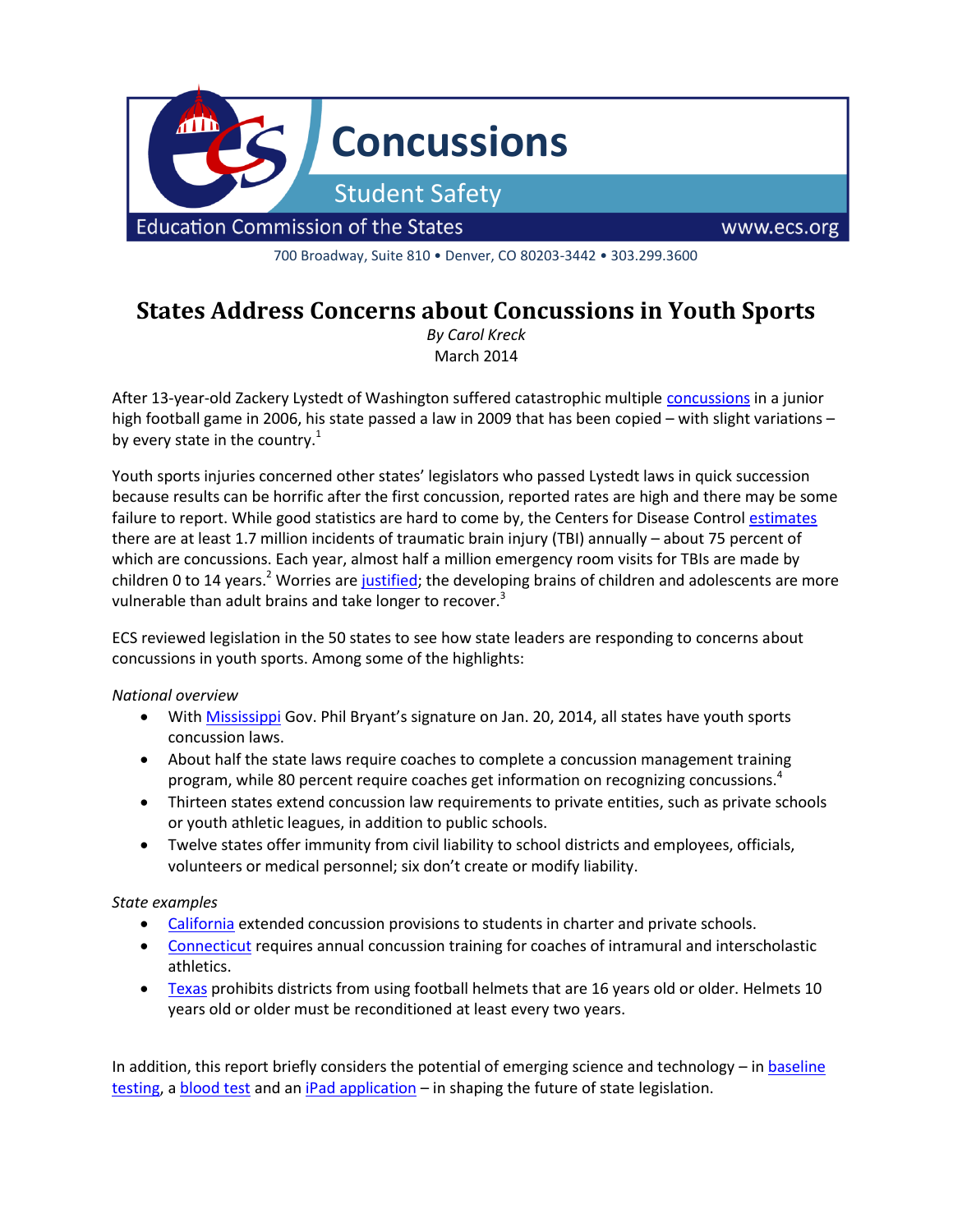## **State responses to concussion concerns**

Age makes a difference with concussions. A study in a March 2012 issue of *Brain Injury* journal found that teenagers were more fragile after concussions than children or adults and effects in teens could last six months or longer. Teens are more vulnerable because their frontal lobes are growing in spurts, making them more susceptible to injury.<sup>5</sup>

In some states, provisions to protect student athletes from concussions are found in the education code while, in other states, similar provisions are located in the health code.

These laws generally push [three mandates,](http://www.cdc.gov/concussion/policies.html) which revolve around what happens after an injury:

- The laws require education for athletes, coaches and parents.
- The laws require removal of a player if he or she is suspected of having a concussion.
- The laws allow a return to play after at least 24 hours, contingent on the approval of a designated health professional.<sup>6</sup>

About half the state laws require coaches to complete a concussion management training program while about 80 percent require that coaches get information on recognizing concussions.<sup>2</sup>

Beyond those mandates, variations occur from state to state. A large number of laws allow people untrained in traumatic brain injury to clear a student for return to play. Others waive liability for those implementing or enforcing their versions of the Lystedt law.

A [chart](http://www.childrenssafetynetwork.org/sites/childrenssafetynetwork.org/files/TBIConcussionMaps.pdf) from the Children's Safety Network shows how each state's statutes address facets of sportsrelated injury: baseline testing, removal from play, return to play, coach training, distribution of information to coaches, students and parents, student and parental signatures on receipt of information and whether requirements apply to private youth sports organizations and private schools.<sup>8</sup>

#### **Questions for the future of state-level policy**

Now the question is, will states take involvement in concussion prevention and response in a different direction? Will they allow sports organizations to pass their own sport-specific rules, which may be more effective and cross state boundaries? Will they follow the emerging science in improving diagnoses and monitoring?

Here are three emerging innovations for consideration in policy or guidelines (steps that go beyond symptom-driven diagnosis, which has proven to be an inexact science): baseline testing and – more experimental – a possible pinprick test for protein released from the brain post-concussion and the use of an iPad application to be strapped on a possibly injured player's back while he's still on the field.

#### <span id="page-1-0"></span>*Baseline testing*

Preseason, an exam conducted by a trained health care professional can assess an athlete's balance, brain function and signs of concussion symptoms. Baseline results can be compared to post-injury results to determine if a concussion occurred and used again to determine when the brain has returned to a state healthy enough that a player can resume sports.<sup>9</sup>

Complicating decisions about the timing of students' returns is the American Academy of Pediatrics' [alert](http://pediatrics.aappublications.org/content/early/2013/10/23/peds.2013-2867.full.pdf+html) in October 2013 that a too-soon return to class may worsen symptoms and postpone recovery. In "Returning to Learning Following a Concussion," they write the average recovery time is one to three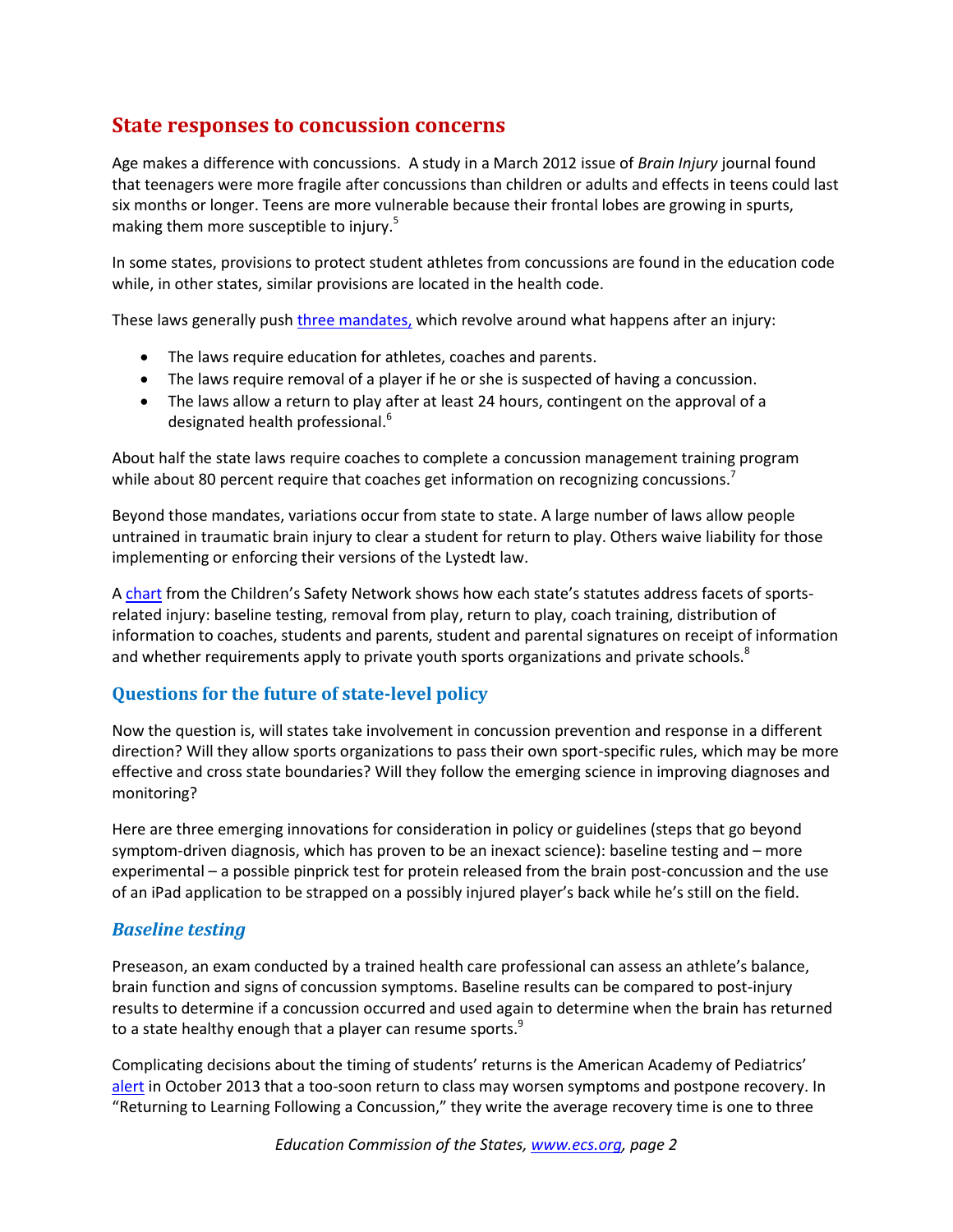weeks, which runs up against the 24-hour rule. In the meantime, trying to concentrate in class as well as being barraged by bright lights and noisy cafeterias may exacerbate symptoms. Further, authors argued, students should be fully recovered academically before returning to sports.<sup>10</sup>

At the Center for Concussion at Rocky Mountain Youth Sports Medicine in Centennial, Colo., they say [the test](http://www.rockymountainhospitalforchildren.com/sports-medicine/concussion-management/impact-testing/index.htm) – a snapshot of the brain – takes about an hour, should be started at the age of 11 and then repeated every two years.<sup>11</sup> The Centers for Disease Control [recommends](http://www.cdc.gov/concussion/sports/baseline_test.html) most components be repeated annually, except for computerized or paper-pencil neuropsychological tests, which can be repeated every two years.<sup>12</sup>

Rhode Island has taken the first state policy step by recommending baseline testing in its version of the Lystedt law. $^{13}$ 

#### <span id="page-2-0"></span>*Blood test*

A [test](http://www.plosone.org/article/fetchObject.action;jsessionid=00EBAAE5808657C1B67DE4CCA3CA13C7?uri=info%3Adoi%2F10.1371%2Fjournal.pone.0056805&representation=PDF) measuring the brain protein S100B that leaks into the blood stream following a brain injury has been developed by researchers at the Cleveland Clinic and the University of Rochester. Concussions can be difficult to diagnose, but a measure of S100B protein levels would offer a more definitive diagnosis and could be performed anywhere, including a locker room.

The blood [test](http://e.nfl.com/PS!wS3m76cZ3S4FBgIAAAAGCgFICggxMDg2NTQ1OAoKMTg0NzA1OTQ4MgkAEZRHCgkxNTU2ODM4ODcKB0FDVF8wXzY=?CPGN_CD=DCOMADEM201401241ADHCNC&CUST_ID=5000008505567&SEGMENT_CD=DCOMADEM201401241ADHCNC0TO6MACTIVEX&mailing_id=10865458&profile_id=1847059482&prof) approach, among others, got part of a \$60 million grant funded by the National Football League and General Electric to jump-start new research and technology into the brain.<sup>14</sup>

### <span id="page-2-1"></span>*During-the-game iPad*

The Cleveland Clinic also has developed an iPad app so that when an athlete takes a hard hit, a coach can strap an iPad onto the player's back and ask her to walk around. The iPad's gyroscope and accelerometer detect balance problems, which may indicate a concussion.<sup>15</sup>

## **Addressing the prevention of concussions**

None of these innovations address concussion prevention, which is still a murky topic. The Centers for Disease Control [recommends](http://www.cdc.gov/concussion/sports/prevention.html) limiting contact during sports practices, putting in place rule changes and/or banning or limiting the use of certain drills or techniques to help reduce the chances of injury, and checking sports equipment often.<sup>16</sup>

For example, the [Arizona Interscholastic Association](http://www.prweb.com/printer/10637189.htm)<sup>17</sup> restricts coaches from holding more than half of preseason practices in full pads, and Texas' University Interscholastic has limited the amount of full contact allowed in practice to 90 minutes a week.<sup>18</sup> Texas also prohibits districts from using football helmets that are 16 years old or older.

In recognition of the confusion and controversy that persist in areas of public policy concerning concussion, the Institute of Medicine and the National Research Council convened a committee to review concussion science. That council issued a report in October 2013. That report concluded "much remains unknown about the extent of concussion in youth, how to diagnose, manage and prevent concussions; and short- and long-term consequences of concussions as well as repetitive head impacts that do not result in concussion symptoms."<sup>19</sup>

The committee called for the CDC to establish and oversee a national surveillance system, and the National Institutes of Health and Department of Defense to support research that would establish specific metrics of concussion diagnosis, prognosis and recovery, rather than the current system, which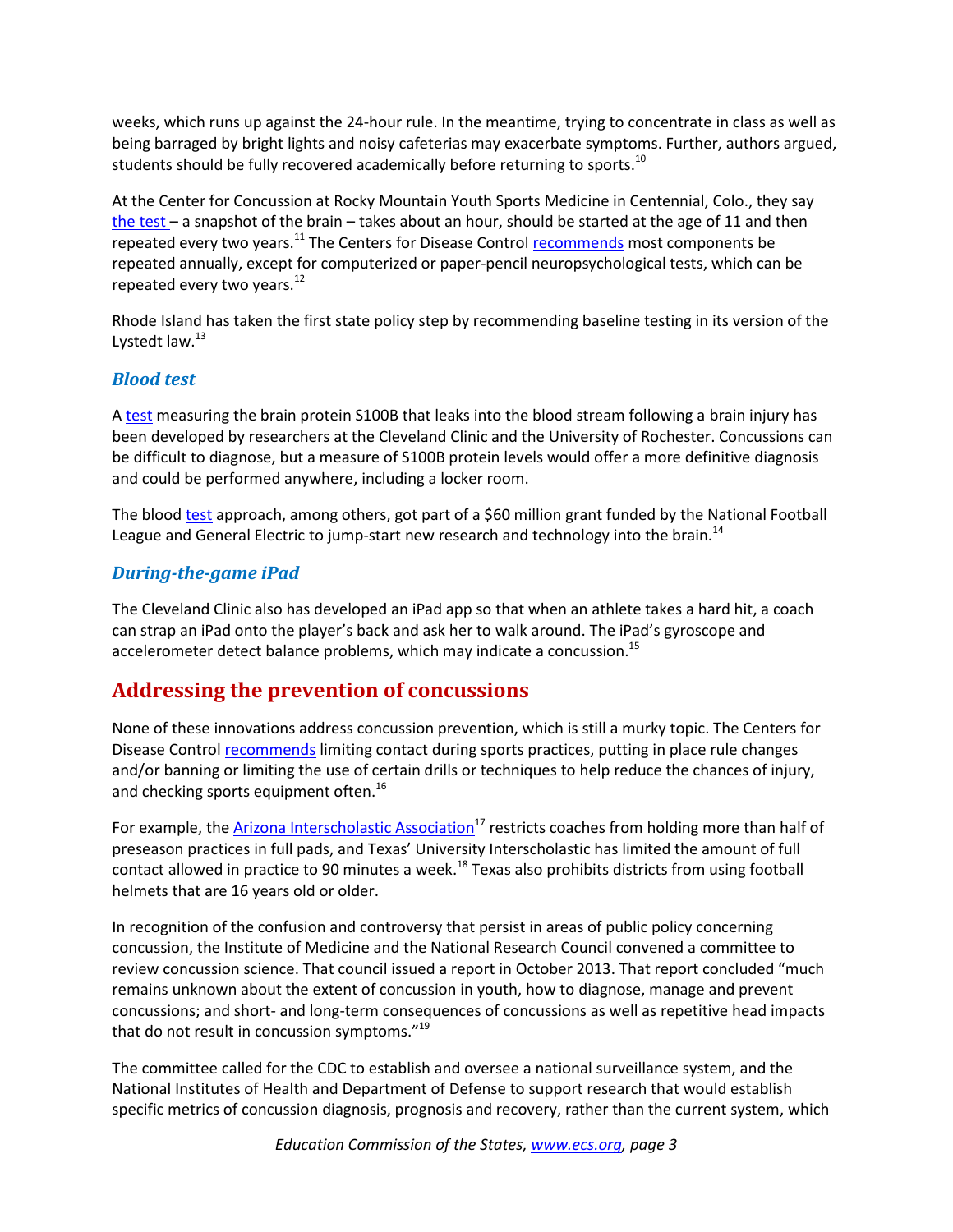relies to a great extent on symptom lists. Further, since no one knows whether repetitive head impacts and concussions in youth could result in chronic traumatic encephalopathy (CTE), the basis of a players' lawsuit against the National Football League, the committee recommended a longitudinal study to be conducted by the National Institutes of Health and the Department of Defense.

"Returning to Learning" calls for an extension to education required by most state concussion laws. While those laws generally call for educating athletes, parents and coaches, the "Returning to Learning" authors think the education admonition should also apply to school administrators, athletic directors, teachers, guidance counselors, school psychologists, school physicians, school nurses and athletic trainers as well as people not employed by schools: primary physicians, sports/team physicians and emergency department physicians.<sup>20</sup>

Zackery Lystedt, who sustained an injury at the end of a football game's first half, returned to play in the third quarter. At the end, he collapsed and was airlifted to Harborview Medical Center. He was seven days on a ventilator and three months in a coma before waking up to see his parents. It would take three years before he could, with assistance, stand. He now has become a spokesperson for a campaign to promote the effects of concussion and the importance of medical follow up.<sup>21</sup>

*Carol Kreck is a researcher for the Information Clearinghouse at the Education Commission of the States. Contact her at [ckreck@ecs.org.](mailto:ckreck@ecs.org)*

### **For more information**

In addition to resources highlighted in this report, ECS tracks state policy changes related to student [health](http://www.ecs.org/html/issue.asp?issueID=71) and [school safety.](http://www.ecs.org/html/issue.asp?issueID=101) Please visit these links to learn more.

## **About ECS**

**[The Education Commission of the States](http://www.ecs.org/)** was created by states, for states, in 1965. We track policy, translate research, provide unbiased advice and create opportunities for state policymakers to learn from one another.

The conclusions presented in this report are those of ECS, which receives the majority of its funding from the states and territories it serves. As part of the services ECS provides to states, staff members are available for consultation and to serve as third-party experts in legislative hearings.

© 2014 by the Education Commission of the States (ECS). All rights reserved.

ECS encourages its readers to share our information with others. To request permission to reprint or excerpt some of our material, please contact the ECS Information Clearinghouse at 303.299.3675 or e-mai[l ecs@ecs.org.](mailto:ecs@ecs.org)

*Equipping Education Leaders, Advancing Ideas*